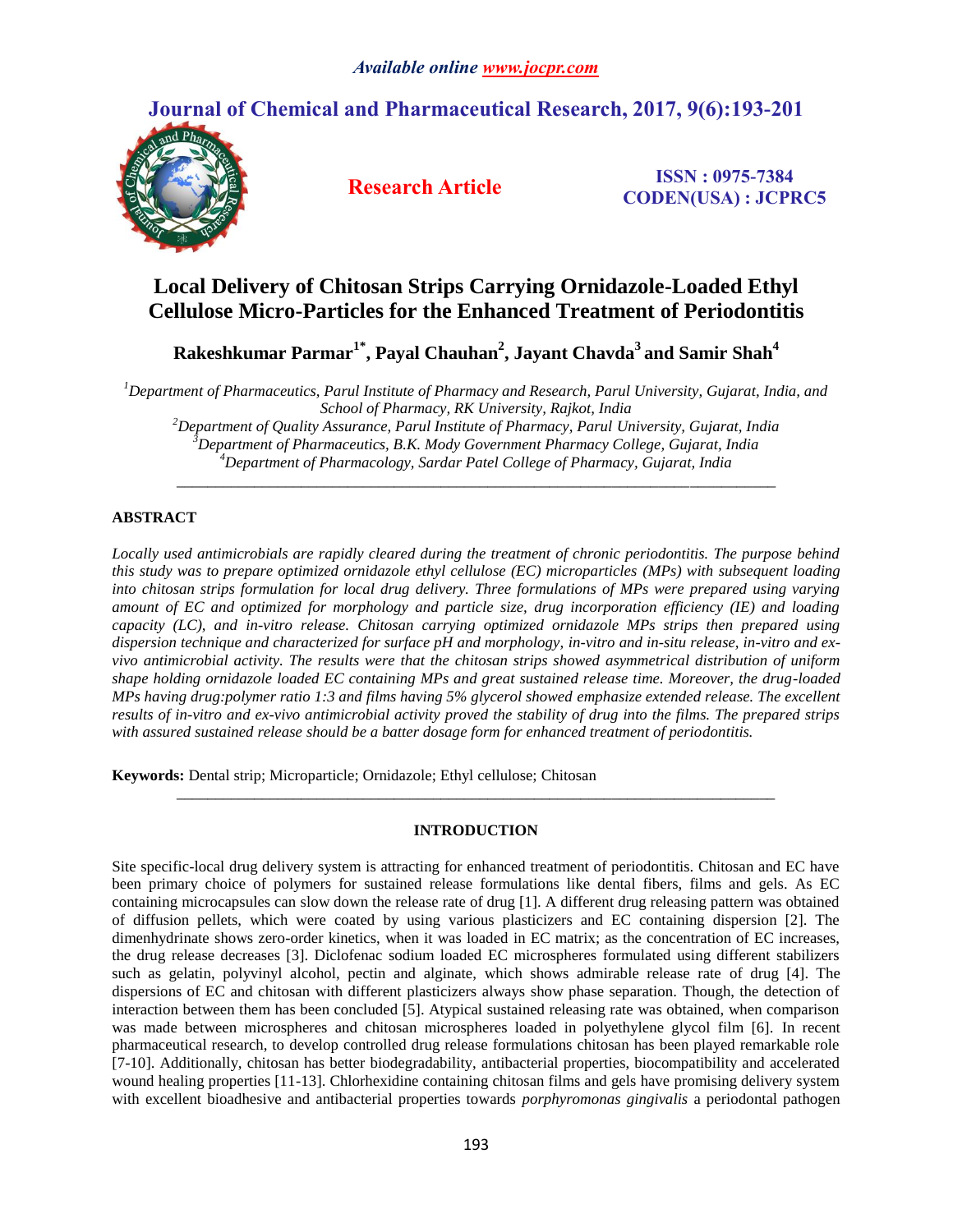[14]. Metronidazole containing chitosan mucoadhesive film has satisfactory drug releasing rate, mechanical strength and bioadhesive properties [15]. Although the various controlled release formulations were formulated using EC and chitosan, less numbers of research studies have been done on periodontal strip carrying MPs. In this recent study, ornidazole loaded three formulations having varying amount of EC containing MPs were prepared. Chitosan carrying optimized MPs, then fabricated using dispersion technique.

 $\mathcal{L}_\text{max}$ 

# **EXPERIMENTAL SECTION**

# **Materials**

Ethyl cellulose (Viscocity 46 cP, 5% in toluene/ethanol 80:20(lit.)), Chitosan (medium molecular weight), Glycerol (Reagent Plus, ≥ 99%), Dialysis tubes (Diameter 25 mm, M.W. cutoff: 12,400), Dialysis cellulose membranes (Diameter 25 mm, MW cutoff 12,000) and Mutans-Sanguis agar media were purchased from Sigma-Aldrich (India). CH2Cl2, methanol, acetone and glacial acetic acid were purchased from Loba Chemie PVT LTD, Mumbai, India. All other reagents utilized in this study were analytical grade.

# **Microparticles Preparation**

Ornidazole loaded varying concentration of EC containing MPs were prepared using previously described method with necessary modifications [16]. Ornidazole and varying concentrations of EC (Drug:polymer ratio - 1:1, 1:3, and 1:5) were dissolved into the 40 ml ternary mixture of  $CH_2Cl_2$ , methanol, and acetone by using appropriate sonication. Chitosan solution (1% w/v) was prepared by dissolving 1 g chitosan in 100 ml diluted acetic acid (1% v/v) by using appropriate sonication. The drug and varying concentrations of EC containing solution (40 ml) was injected under continuous stirring for 30 min at 1000 rpm in 100 ml aqueous chitosan solution to get primary O/W emulsion. To evaporate the organic solvent, prepared emulsion was kept at  $40^{\circ}$ C in water incubator for 3 h. After proper evaporation of organic solvent, MPs being separated by using centrifugation, and then with the help of distilled water they were fully washed and stored in desiccator and evaluated for optimization.

# **Minimum Inhibitory Concentration (MIC) Value of Ornidazole**

Agar dilution method [17] was utilized, to find out MIC value of ornidazole. In brief, 1 ml solution of ornidazole was taken from 10, 240, 2, 560, 320, 40, 5, and 0.625 µg/L stock solutions of ornidazole and then, appropriately diluted. From this diluted solution, 1 ml solution was thoroughly mixed with sterilized 19 ml of agar media and pours in prelabeled sterile petriplates on a leveled surface. At Darsh Superspeciality Dental Hospital; Vadodara (Gujarat, India), in pre-sterilized test tube, saliva samples were collected from the three volunteers; who were previously diagnosed with chronic periodontal disease.

# **Fabrication of Chitosan Strips Carrying EC containing MPs**

Dispersion method was utilized for fabrication of chitosan strip carrying ornidazole loaded EC containing MPs. In this method, thoroughly mixed dispersion of chitosan solution, EC containing MPs and glycerol (plasticizer) 5% or 10% (w/w) were poured into a clean glass petriplate. Additionally, to neutralize the residual amount of acetic acid, 1% NaOH solution was added. Lastly, the dehydration of this co-matrix was done using desiccator for 24 h. The free drug containing chitosan strips were also fabricated by same procedure.

## **Characterization Analyses**

# **Identification and compatibility study**

Infrared (IR) spectra of physical mixture of ornidazole, chitosan, EC, and glycerol were recorded with FT-IR spectrophotometer (Bruker, Germany). At wavelength from 500 to 4000 cm<sup>-1</sup>, all samples were scanned.

## **Morphological study**

The mean particle size, and polydispersity index (PDI) of MPs were investigated using zetasizer (Malvern Instruments LTD, U.K). In addition, the morphological studies of EC containing MPs shaped and chitosan strip carrying EC containing MPs were characterized by scanning electron microscope (SEM) (ESEM EDAX XL-30, Philips, Netherlands). Samples were sprinkled on aluminium stubs and placed in the vacuum chamber of a SEM. The acceleration voltage of SEM was 20 kV for MPs samples and strip section, and 5 kV for surface of the strip.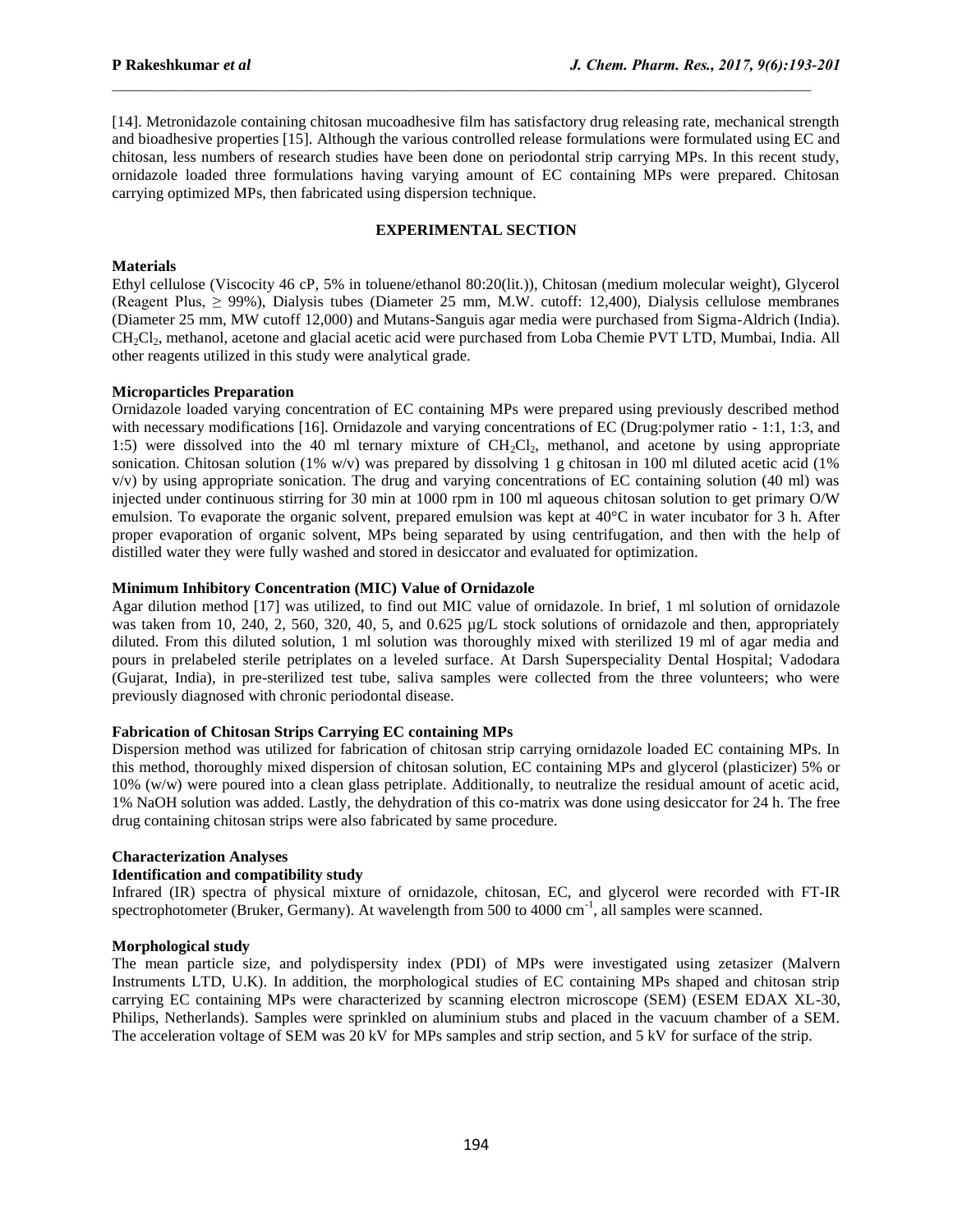# **Incorporation efficiency (IE) and loading capacity (LC)**

The drug IE and LC of the MPs were investigated as previously described method [18]. In brief, accurately weighed 10 mg of MPs was crushed into the glass mortar. 5 ml of dehydrated alcohol was added into this powdered mass and thoroughly mixed the all contents. The mixture was then filtered through 0.2 µm membrane filter into a test tube. Additionally, 5 ml of dehydrated alcohol was used to rinse the mortar and filtered. Appropriate dilution of filtrate was done using phosphate buffer of pH 6.8 and analyzed at  $\lambda_{\text{max}}$  320 nm using UV-spectrophotometry (Shimadzu, Japan). IE and LC of various samples were calculated using formulas  $IE = (Amount of incorporated drug in$ mg/theoretical drug content)  $\times$  100 and LC = (Theoretical drug content – Amount of incorporated drug)/Materials  $\times$ 100, respectively.

 $\mathcal{L}_\text{max}$ 

## *In-vitro* **release of MPs**

The *In-vitro* drug release study of drug-loaded EC containing MPs was investigated as previously described method [19]. In brief, accurately weighed 20 mg of MPs was placed within dialysis tubing cellulose membrane (molecular weight cut-off 12,400; Sigma Aldrich; India) at the bottom of clean glass beaker containing 500 ml of phosphate buffer of pH 6.8, stirred at 100 rpm. The apparatus was kept at 37°C using thermostatic water bath and protected from light. At every 24 h, 1 ml samples were withdrawn (to maintain sink condition, immediately replaced it with 1 ml fresh medium) and analyzed UV-spectrophotometrically at  $\lambda_{\text{max}}$  320 nm.

## **Physicochemical Parameters**

To investigate weight uniformity of fabricated strips, single pan balance (Aarson Scientific works, Haryana, India) was utilized. Twenty strips  $(0.5 \times 0.4 \text{ cm}^2 \text{ size})$  were taken from the different places of both strips. Electronic outside micrometer (Model IP 54, Beijing C&C Trade center, China) was utilized to carry out the thickness of strips. Randomly selected three points from the fabricated strips were considered to determine the thickness. As previously reported [20], an acidic or alkaline pH of surface of strips may causes irritation to the buccal mucosa. Thus, investigation of surface pH of fabricated strips was carried out. In specially fabricated tube, by using 1 ml of distilled water (pH 6.5  $\pm$  0.05), the strips were allowed to swell. A combined glass electrode was placed near the surface of the strip and equilibrium was attained for 1 min. As previously reported [21], to investigate the folding endurance; the strip was repeatedly folded at same place till it broke.

## *In-vitro* **Release Study**

The *in-vitro* release of chitosan strips carrying EC containing ornidazole MPs was investigated as previously reported method [22]. Briefly, the commercially available dialysis cellulose membranes (MW cutoff 12,000 Da; Sigma-Aldrich, India) were used as barriers in Franz diffusion cells. In the diffusion cells, between the donor and receptor compartments, the prehydrated membranes were mounted. The receptor compartment was filled with 12 ml of phosphate buffer, pH 6.8 and equilibrium was attained to 37°C; stirred continuously at 75 rpm. Strips having 0.5  $\times$  0.4 cm<sup>2</sup> diffusional area were placed into the donor compartment. To avoid drug degradation, cells were placed into the dark place. From the receptor compartment, at predetermined time interval, 2 ml of samples were withdrawn and to maintained sink condition immediately replaced it with 2 ml of fresh medium. The UV- spectrophotometric analysis at  $\lambda_{\text{max}}$  320 nm was carried out to determine the amount of drug release.

## *In-situ* **Drug Release Study**

As previously reported [20], by using flow-through apparatus, the *in-situ* drug release rate study was investigated. In brief, the bovine buccal mucosa (1.5 cm long and 1.5 cm wide) and fabricated strips ( $0.5 \times 0.4$  cm<sup>2</sup> diffusional area) were placed into the cavity (1.2 cm in length and 1 cm in depth) of apparatus; to stabilize and to remove soluble components of strip, phosphate buffer of pH 6.8 was used. As earlier describe [23], using 10 g of weight for 30 s and 25 µl of phosphate buffer of pH 6.8, the strip was stuck onto the buccal mucosa. The flow rate of gingival cervical fluid (GCF) is increases to 3.5 ml/day or more on inflammation [24]. To simulating GCF pH, phosphate buffer of pH 6.8 was constantly pumped through a cavity at flow rate of 15 ml/day using peristaltic pump. At predetermined time intervals, samples were collected from cavity using a micropipette. By using phosphate buffer of pH 6.8, sample volume was made up to 3 ml; Whatman no. 42 filter paper was used for filtration and UV-spectrophotometic analysis was carried out at  $\lambda_{\text{max}}$  320 nm.

# *In-vitro* **Antimicrobial Activity**

As earlier reported [25], *in-vitro* antimicrobial activity was investigated using *Streptococcus mutans*. Briefly, fabricated strips were cut into  $0.5 \times 0.5$  cm<sup>2</sup>. This cut strips were positioned on Mutans-Sanguis agar plates, seeded with facultative anaerobic micro-organisms. After incubation at 37°C for 48 h in incubator (Allians Enterprise,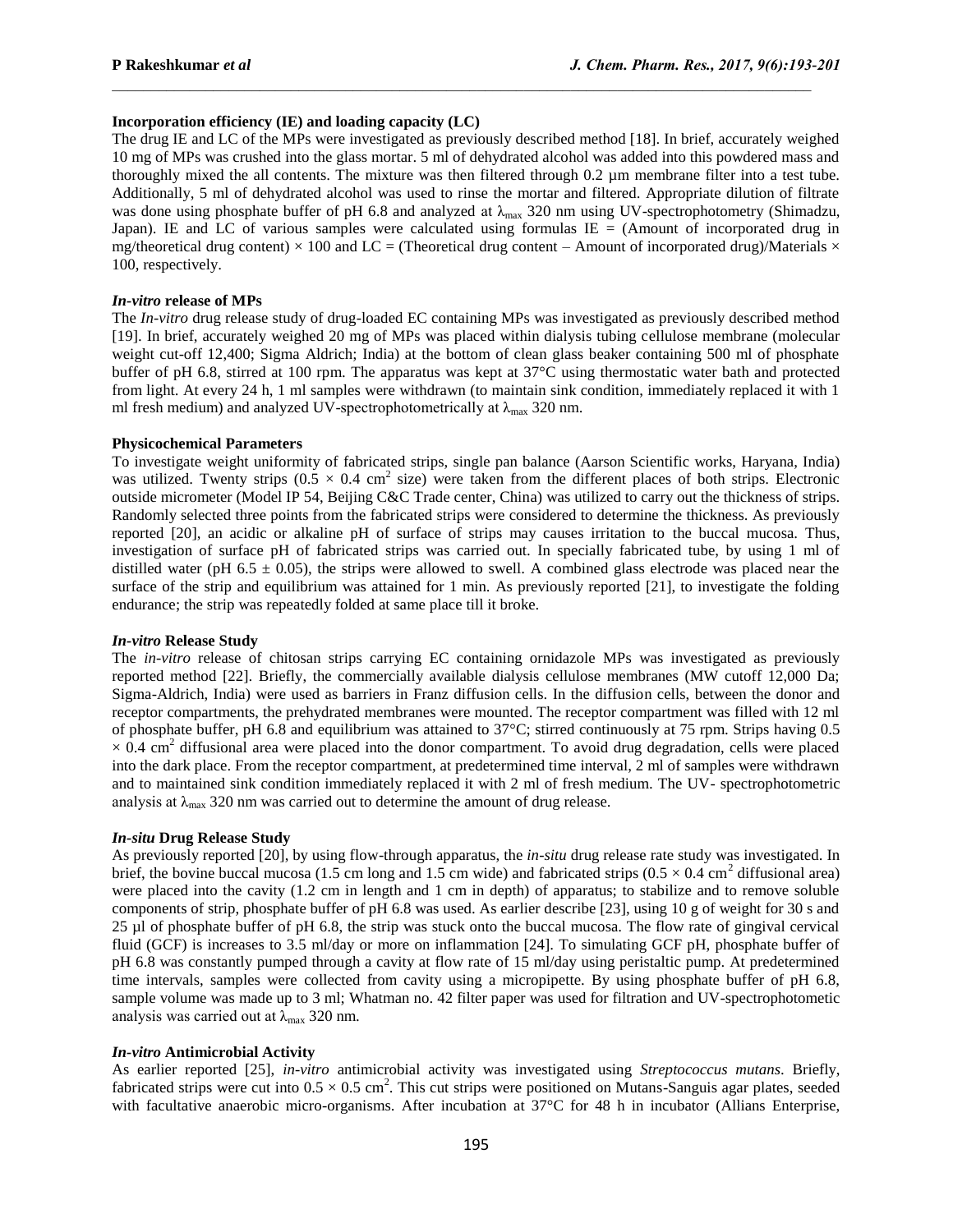Vadodara), the strips were shifted on freshly seeded with micro-organisms plates for another 48 h incubation. This procedure was repeated until no growth inhibition area was obtained.

 $\mathcal{L}_\text{max}$ 

#### *Ex-vivo* **Antimicrobial Activity**

*Ex-vivo* antimicrobial activity was investigated as previously reported [26]. Briefly, 0.5 ml samples were used as inoculums from the collected saliva samples of three volunteers (diagnosed positive for *Porphyromonas gingivalis*). These saliva samples were seeded into the presterilized nutrient agar medium and poured into the presterilized petriplates. Aseptically, three cups were made in each plates using presterilized metal borer. Cautiously fabricated strips were placed into the each two cups and 0.5 ml sterilized water as control into the third cup, and plates were then incubated at 37°C for 24 h in incubator.

## **Stability Study**

Stability studies of fabricated strips were investigated in terms of ageing and temperature as previously reported [26]. At different temperatures (25°C, room temperature and 4°C, refrigerator) and at 40°C/75 relative humidity (RH), fabricated strips were kept for 3 months. Various physicochemical properties were investigated after one, two and three months.

## **RESULTS AND DISCUSSION**

#### **FT-IR Analysis**



**Figure 1: FT-IR spectra: (A) pure ornidazole (B) ornidazole + excipients**

FT-IR spectra confirmed some interaction between hydroxyl groups of chitosan and EC as well as ammonium groups of chitosan with hydroxyl groups of EC. Chitosan matrix attributed a band at 3435 cm<sup>-1</sup> to -NH<sub>2</sub> and -OH stretching vibration and EC matrix attributed a band at 3482 cm<sup>-1</sup> to -OH stretching vibration Figure 1. A wider band shift from 3453 to 3424 cm<sup>-1</sup> proved the enhancement of hydrogen bonding into the blending strip. Ornidazole attributed all principal bands at 3112 cm<sup>-1</sup> to O-H stretching, 1537 cm<sup>-1</sup> to -NO<sub>2</sub> stretching, 1296 to 1364 cm<sup>-1</sup> to  $NO<sub>2</sub>$  stretching, symmetric and 1149 cm<sup>-1</sup> to C-O stretching. These prove that there was not any chemical interaction in between ornidazole and the excipients employed in formulations.

### **Morphological Observation**

As seen in Table 1, drug/polymer ratio was undesirably affecting the mean particle size and PDI of MPs. Like, formulation  $F_3$  has lowest mean particle size and PDI while formulation  $F_1$  has moderate mean particle size and PDI. Thus, MPs having drug/polymer ratio 1:5 were further used in fabrication of chitosan strips. SEM analysis shows that the formulated MPs were spherical, smoother and smaller in nature (Figure 2). As earlier concluded [27], sustained drug delivery was obtained from the microporous structure of the prepared MPs. As at higher magnifications; micro-pores were seen on the surface of MPs (Figure 2). The SEM result of chitosan strip carrying ornidazole loaded EC containing MPs are shown in Figure 3. The ornidazole loaded EC containing MPs uniformly dispersed in chitosan strip. There was no any conglomeration present into the strip. As seen in Figure 3A, MPs were clearly observed onto the upper surface of the strip. While in contrast, lower surface of strip has almost no MPs (Figure 3B).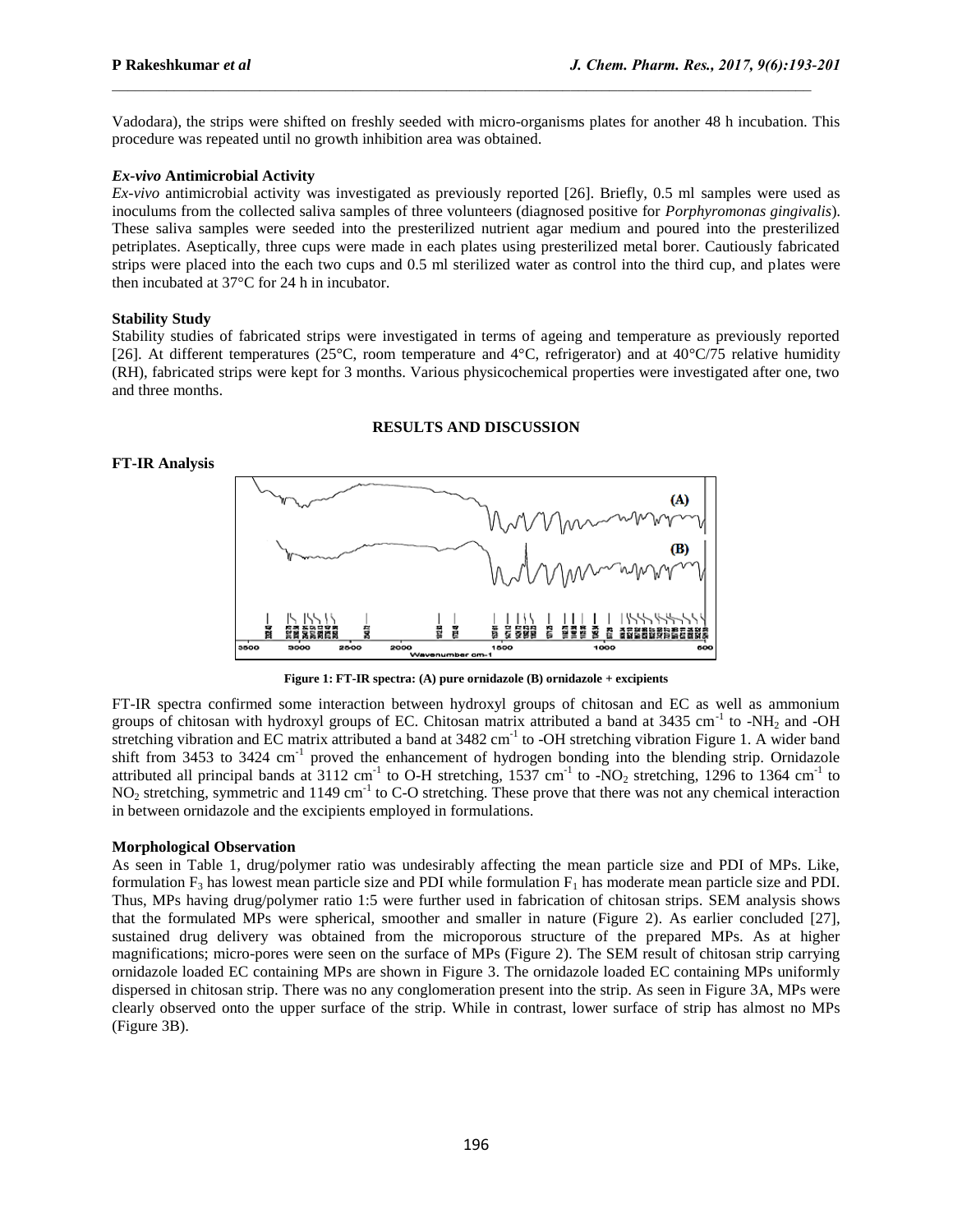# **Drug Incorporation Efficiency (IE) and Loading Capacity (LC)**

The drug IE and LC of the ornidazole loaded MPs were detected by UV- spectrophotometry, and the value of IE and LC were seen in Table 2. As earlier described [18], the highest IE for eudragit E-100-based MPs prepared using solvent evaporation technique was 92%, and in our study for formulation F<sub>3</sub>, it was 96.033  $\pm$  2.08% (n=3)  $\pm$  SD. This signifies the priority of our ornidazole loaded MPs design (Figure 4).

 $\mathcal{L}_\text{max}$ 

| <b>Formulation code</b> | Drug/polymer ratio | Mean particle size (nm) | Polydispersibility index (PDI) |
|-------------------------|--------------------|-------------------------|--------------------------------|
| $F_1$                   | 01:01              | 786.4                   | 0.865                          |
| $\rm F_2$               | 01:03              | 793.9                   |                                |
| $\rm{F}_3$              | 01:05              | 513.4                   | 0.703                          |
|                         | (A)                | (B)<br>(C)              |                                |

**Figure 2: SEM photographs of ornidazole loaded EC microparticles (drug/polymer ratio- 1:5)**



**Figure 3: SEM photographs of chitosan carrying ornidazole loaded EC containing MPs (A) upper surface of the strip (B) lower surface of the strip (C) section of the strip**

| Table 2: Drug IE and LC |  |  |  |  |
|-------------------------|--|--|--|--|
|-------------------------|--|--|--|--|

| <b>Formulation code</b> | Drug/polymer ratio | IE $(\frac{9}{6})$ (n=3) $\pm$ SD | LC $(\frac{9}{6})$ (n=3) ± SD |
|-------------------------|--------------------|-----------------------------------|-------------------------------|
| ۳                       | 01:01              | $86.066 + 1.52$                   | $7.003 + 0.20$                |
| F,                      | 01:03              | $89.013 + 2.08$                   | $2.710 + 0.02$                |
| F,                      | 01:05              | $96.033 + 2.08$                   | $0.723 + 0.03$                |

Note: IE – Incorporation efficiency and LC – Loading capacity

*In-vitro* **Release of MPs**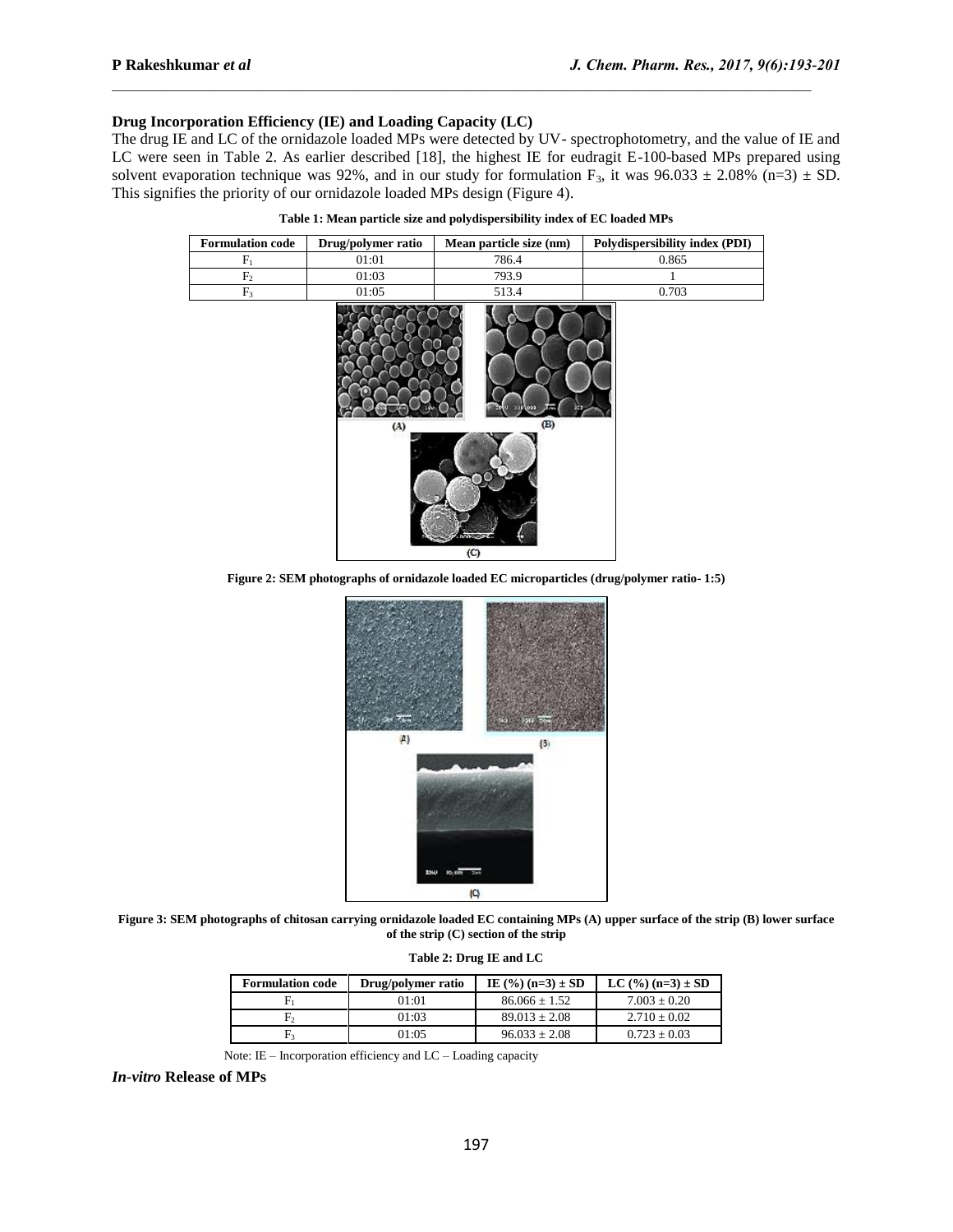

 $\mathcal{L}_\text{max}$ 

**Figure 4:** *In-vitro* **release profile of ornidazole loaded MPs. F1-drug/polymer ratio-1:1, F2-drug/polymer ratio-1:3,** 

#### **F3-drug/polymer ratio-1:5**

The cumulative release profile of ornidazole MPs in phosphate buffer of pH 6.8 at 37°C is shown in Figure 2. Formulation having drug/polymer ratio-1:5 was gave approximate 96.2% cumulative release after 7 days, which proved the remarkable sustained release profile of the ornidazole MPs. As previously described [25], ornidazole containing dental implant demonstrated the release of ornidazole for about 5 days. In compared with this result, the release of ornidazole MPs over 7 days represented a batter sustained release profile.

#### **Physicochemical Evaluation of Strips**

As previously described [28], glycerol may lead to undesirable increase in water absorption and water vapor permeability in gentamicin containing controlled release dressings. Farahnky A et al. [29] concluded higher concentration of glycerol in wheat starch edible films may lead to solubility, lightness and compact structure of film increases. As seen in Table 3, higher concentrations of glycerol containing strips have lower mean thickness value due to compact structure formation. Due to higher drug loading capacity, ornidazole loaded MPs containing strips have higher value of average weight in compared to free ornidazole containing strips. The low value of deviation in drug content indicates dispersion of ornidazole loaded MPs and free ornidazole were uniform into the strips. Free ornidazole containing strips have less amount of polymer in compared to ornidazole loaded MPs containing strips. Thus, the % moisture loss was higher in strips containing free drug then drug loaded MPs. All fabricated strips have folding endurance value more than 250 Nos.

| <b>Parameters</b>               | $\mathbf{FX}_1$   | $\mathbf{FX}_2$   | $\mathbf{F}\mathbf{Y}_1$ | $\mathbf{F}\mathbf{Y}$ |
|---------------------------------|-------------------|-------------------|--------------------------|------------------------|
| Mean thickness $(\mu m)(n=3)$   | $1354.3 \pm 2.08$ | $1304.6 \pm 1.52$ | $1295.6 \pm 2.51$        | $1265.6 \pm 1.15$      |
| Average Weight $(mg)(n=20)$     | $8.73 + 1.63$     | $14.92 + 1.46$    | $3.96 + 1.53$            | $11.26 + 1.73$         |
| Content Uniformity $(\%)$ (n=3) | $95.3 + 0.45$     | $96.8 \pm 0.28$   | $96.7 + 0.13$            | $97.9 + 0.76$          |
| % Moisture loss $(n=3)$         | $7.98 \pm 1.69$   | $8.21 \pm 1.33$   | $11.00 \pm 1.12$         | $12.36 \pm 1.29$       |
| Folding endurance               | $267 \pm 0.35$    | $256 \pm 0.48$    | $274 \pm 0.18$           | $263 \pm 0.23$         |

**Table 3: Physicochemical evaluation parameters of ornidazole strips**

Note:  $FX_1 =$  Microparticles strips having 5% glycerol,  $FX_2 =$  Microparticles strips having 10% glycerol,  $FY_1 =$  Free drug strips having 5% glycerol,  $FY_2$ = Free drug strips having 10% glycerol. All values are mean  $\pm$  Standard deviation of 3, 20, 3, 3 and 3 respectively

## *In-vitro* **Drug Release of Strips**

Figure 5 showed the *in-vitro* drug release of the strips. When ornidazole loaded EC containing MPs put into the chitosan matrix, drug has to cross major carrier compared with the chitosan matrix. As the EC has little kind of hydrophobic nature, penetration of the liquid water was hard. So, ornidazole loaded EC containing MPs were not easily dissolved, nearly 40% drug released in first day and magnificently the release rate was extended up to 12 days. The free ornidazole loaded pure chitosan strips have hydrophilic nature and water can easily penetrate into the strip after their contact. So, diffusion of drug from the strips was quick, nearly 80% drug released in first day and almost 100% drug in 5 days. Furthermore, more amount of drug been covered due to higher amount of EC, or more amount of drug in EC containing MPs, so increased in the EC amount been decreased the rate of drug release. As seen in Table 4, the coefficient of correlation  $r^2$  value was linear for Korsmeyer-Peppas model. The 'n' values suggest the chitosan carrying ornidazole loaded EC containing MPs strips exhibit anomalous transport.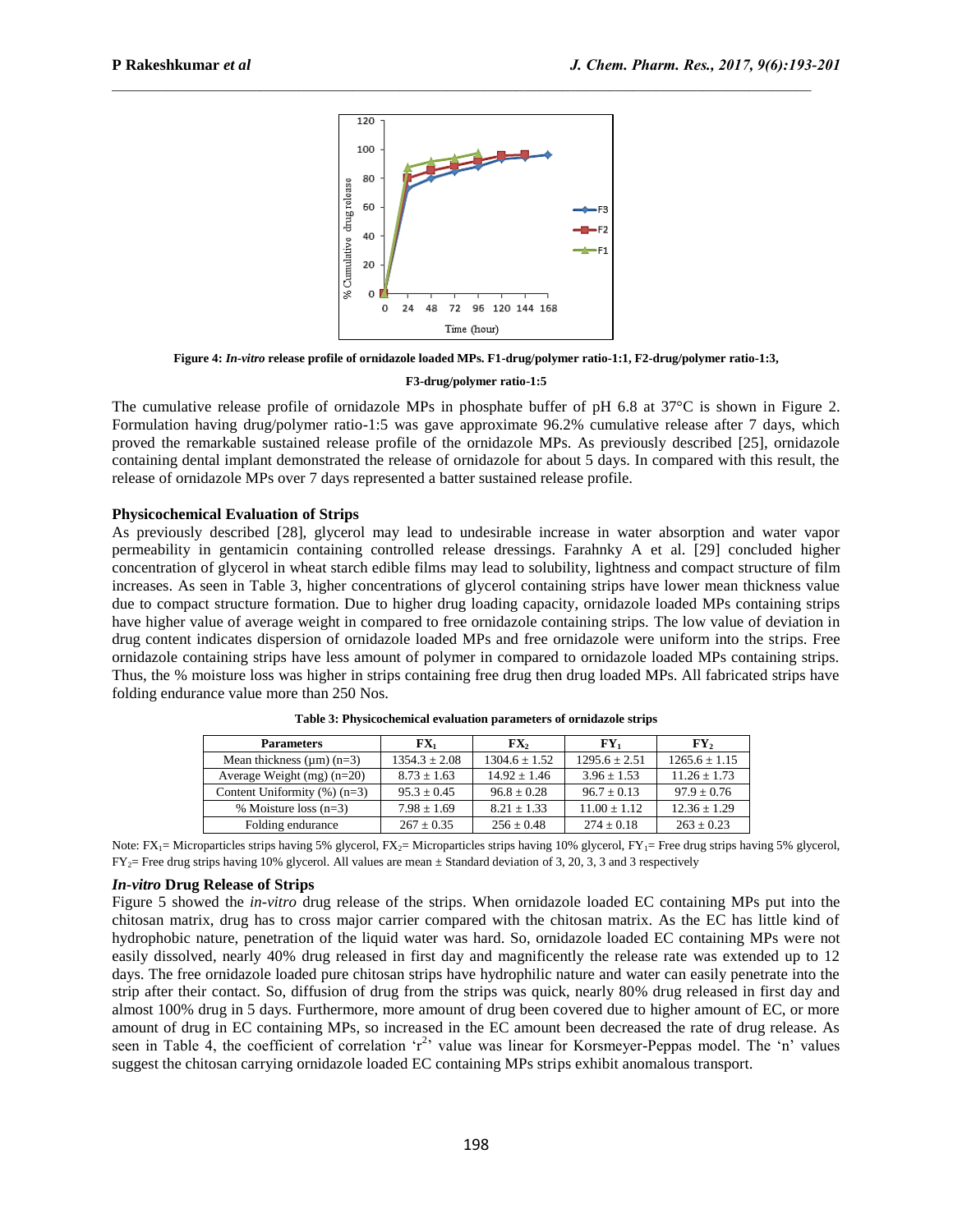

 $\mathcal{L}_\text{max}$ 

**Figure 5:** *In-vitro* **release profile of chitosan carrying ornidazole loaded EC containing MPs strip. FX1= microparticles strips having 5% glycerol, FX2= microparticles strips having 10% glycerol, FY1= free drug strips having 5% glycerol, FY2= free drug strips having 10% glycerol**

**Table 4: Kinetic data of different formulations**

| <b>Formulations code</b> | Zero order kinetic (r2<br>value) | First order kinetic (r2<br>value) | Higuchi's model (r2<br>value) | Peppas's model (r2<br>value) |
|--------------------------|----------------------------------|-----------------------------------|-------------------------------|------------------------------|
| $FX_1$                   | 0.4336                           | 0.9594                            | 0.9581                        | 0.9973                       |
| FX,                      | 0.4686                           | 0.9595                            | 0.9656                        | 0.9977                       |
| чY,                      | 0.1167                           | 0.984                             | 0.7458                        |                              |
| $FY_2$                   | 0.1051                           | 0.9641                            | 0.7384                        |                              |

Note:  $FX_1 =$  Microparticles strips having 5% glycerol,  $FX_2 =$  Microparticles strips having 10% glycerol,  $FY_1 =$  Free drug strips having 5% glycerol,  $FY_2$ = Free drug strips having 10% glycerol

# *In-vitro* **Antimicrobial Activity**

Figure 6 shows the significance of antimicrobial profile for all fabricated strips. It can be observed that free drug containing chitosan strips  $(FY_1$  and  $FY_2)$  have its maximum zone of inhibition after 48 h (around 18 mm) and sustained till 144 h, while chitosan carrying ornidazole loaded EC containing MPs strips have its maximum zone of inhibition after 48 h (around 15 mm) and sustained till 288 h. This may be attributed that being ornidazole in free form the release from chitosan strips was fast and less sustained, while being ornidazole in EC containing MPs form the release from chitosan strips was above the MIC value and sustained.

## *Ex-vivo* **Antimicrobial Activity**

As seen in Figure 7, the effectiveness of formulations  $FX_1$  and  $FX_2$  against natural microbial flora was remarkable. Depending on the severity of the disease, the antimicrobial activity of fabricated strips was varied. Thus, the maximum antimicrobial activity in term of zone of inhibition was seen in volunteer II. In case of volunteer III, the zone of inhibition was less marked as compared to other two volunteers (Table 5).

## **Stability Study**

The physicochemical properties (appearance, % moisture loss and drug content) of the ornidazole strips remained almost unchanged during stability study (3 months at 25, 4, and 40°C). There was no any sign of discoloration in strips after 3 months (Table 6). In case of % moisture loss, the strips were stable and there was not any drastic change. The % moisture loss showed that the loaded MPs of the strips were stable and % drug content did not reveal any change significantly (Table 6).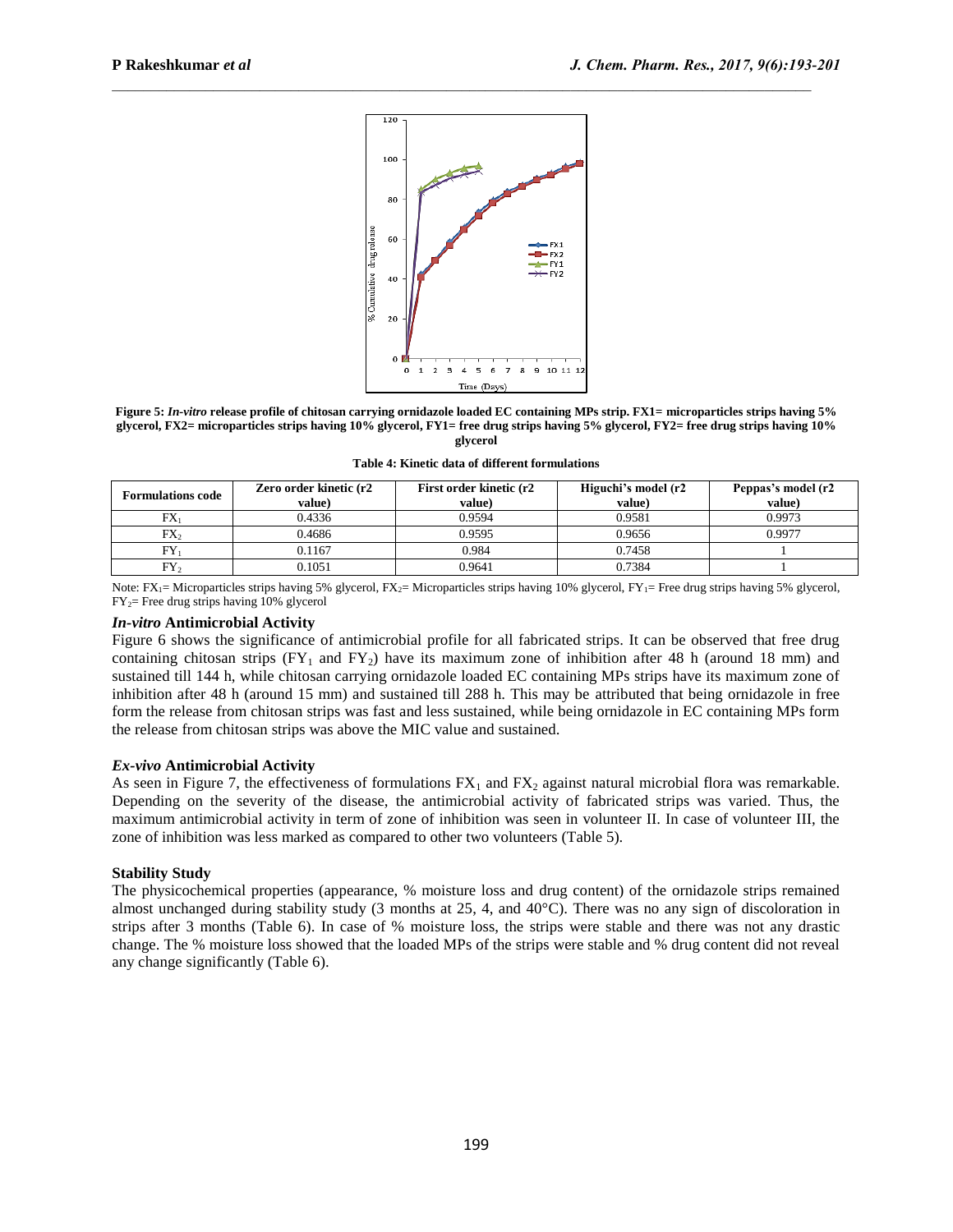

 $\mathcal{L}_\text{max}$ 

**Figure 6:** *In-vitro* **antibacterial activity of strips. FX1= microparticles strips having 5% glycerol, FX2= microparticles strips having 10% glycerol, FY1= free drug strips having 5% glycerol, FY2= free drug strips having 10% glycerol**



**Figure 7:** *Ex-vivo* **antimicrobial activity of strips. FX1= microparticles strips having 5% glycerol, FX2= microparticles strips having 10% glycerol, SW- sterile water**

| <b>Formulation code</b> | Volunteer | Zone of inhibition (cm) | $Average \pm SD$ (cm) |  |
|-------------------------|-----------|-------------------------|-----------------------|--|
|                         |           |                         |                       |  |
| $FX_1$                  |           | L.8                     | $1.2 \pm 0.61$        |  |
|                         | Ш         | 0.6                     |                       |  |
|                         |           | 1.3                     |                       |  |
| FX <sub>2</sub>         |           |                         | $1.0 \pm 0.36$        |  |
|                         |           | 0.6                     |                       |  |

**Table 5:** *Ex-vivo* **antimicrobial activity of FX1 and FX2 formulations**

Note: FX1= Microparticles strips having 5% glycerol, FX2= Microparticles strips having 10% glycerol

**Table 6: Stability testing of ornidazole MPs containing strips**

| <b>Storage condition</b>               | <b>Duration</b> | <b>Formulation</b> | Appearance | % moisture loss  | Drug content $(\% )$ |
|----------------------------------------|-----------------|--------------------|------------|------------------|----------------------|
|                                        | 1 month         | $FX_1$             | Opaque     | $7.93 \pm 0.015$ | $95.03 \pm 0.20$     |
|                                        |                 | FX <sub>2</sub>    | Opaque     | $8.21 \pm 0.015$ | $96.73 \pm 0.11$     |
| Stored at $25^{\circ}$ C               | 2 month         | $FX_1$             | Opaque     | $7.90 \pm 0.010$ | $95.10 \pm 0.26$     |
|                                        |                 | FX <sub>2</sub>    | Opaque     | $8.20 \pm 0.010$ | $96.53 \pm 0.12$     |
|                                        | 3 month         | $FX_1$             | Opaque     | $7.87 \pm 0.015$ | $94.80 \pm 0.10$     |
|                                        |                 | FX <sub>2</sub>    | Opaque     | $8.19 \pm 0.010$ | $96.33 \pm 0.25$     |
|                                        | 1 month         | $FX_1$             | Opaque     | $7.95 \pm 0.005$ | $95.20 \pm 0.10$     |
|                                        |                 | FX <sub>2</sub>    | Opaque     | $8.20 + 0.005$   | $96.43 \pm 0.15$     |
| Stored at 4°C                          | 2 month         | $FX_1$             | Opaque     | $7.92 \pm 0.015$ | $95.06 \pm 0.15$     |
|                                        |                 | FX <sub>2</sub>    | Opaque     | $8.18 \pm 0.005$ | $96.02 \pm 0.26$     |
|                                        | 3 month         | $FX_1$             | Opaque     | $7.90 \pm 0.010$ | $94.96 \pm 0.20$     |
|                                        |                 | FX <sub>2</sub>    | Opaque     | $8.16 \pm 0.005$ | $96.16 \pm 0.32$     |
|                                        | 1 month         | $FX_1$             | Opaque     | $7.86 \pm 0.010$ | $94.50 \pm 0.30$     |
|                                        |                 | FX <sub>2</sub>    | Opaque     | $8.16 \pm 0.010$ | $95.93 \pm 0.25$     |
| Stored at $40^{\circ}$ C and $75\%$ RH | 2 month         | $FX_1$             | Opaque     | $7.78 \pm 0.020$ | $94.23 \pm 0.45$     |
|                                        |                 | $FX_2$             | Opaque     | $8.14 \pm 0.005$ | $95.83 \pm 0.11$     |
|                                        | 3 month         | $FX_1$             | Opaque     | $7.73 \pm 0.020$ | $94.13 \pm 0.49$     |
|                                        |                 | FX <sub>2</sub>    | Opaque     | $8.09 \pm 0.010$ | $95.46 \pm 0.30$     |

Note: FX1= Microparticles strips having 5% glycerol, FX2= Microparticles strips having 10% glycerol